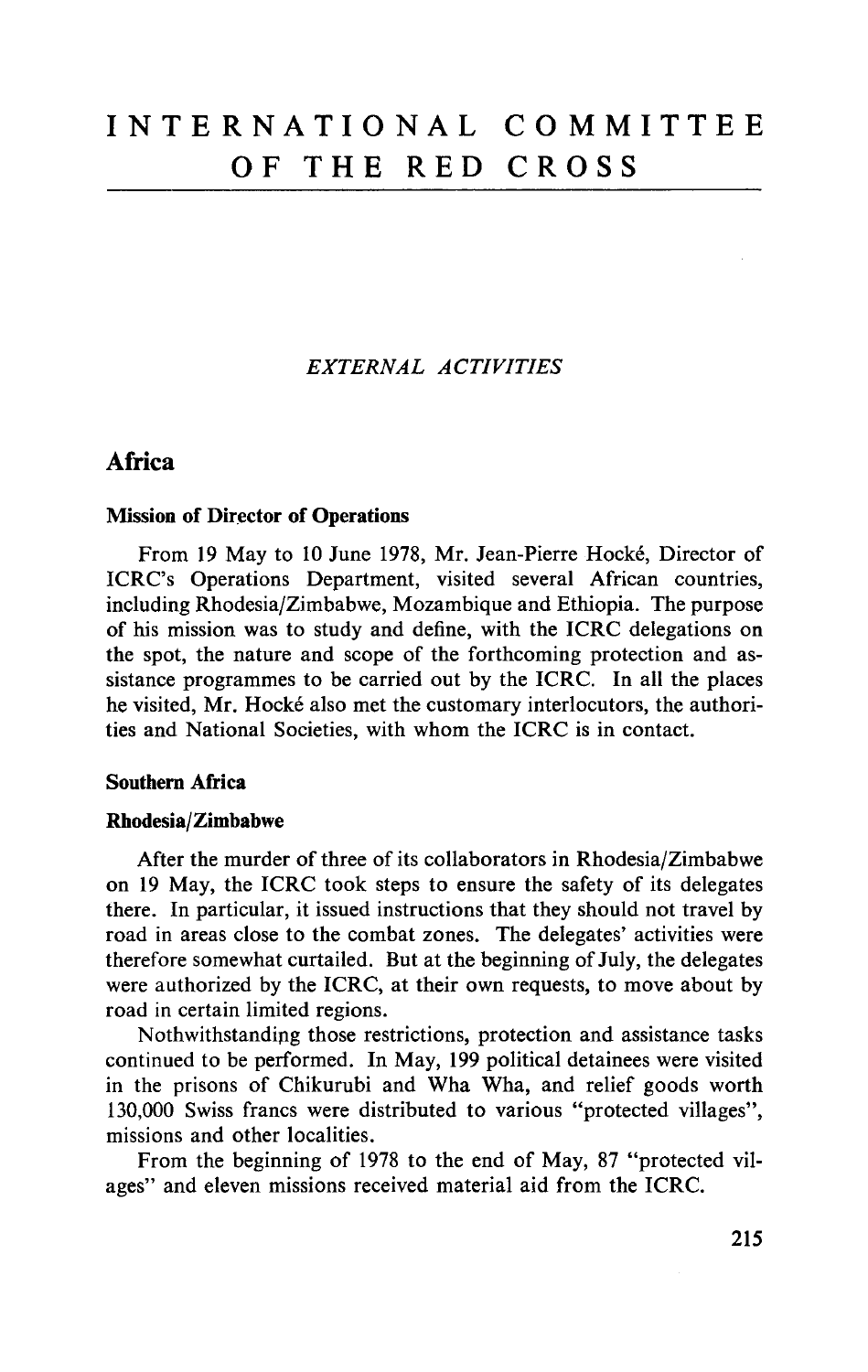#### **Botswana**

In May and June, ICRC delegates made two rounds of visits to the refugee camps at Francistown, Selebi Pikwe and Dukwe, where nearlj 11,500 persons are living. The inadequate sanitary conditions and overpopulation in those camps have made it necessary to institute an anti-measles vaccination campaign, performed by a New Zealand medical team working with the ICRC.

#### Assessment **of medical needs**

Dr. Remi Russbach, head of the ICRC's Medical Division, went at the beginning of July to Botswana, where he visited, together with the regional delegate, Mr. F. Steinemann, the camps at Francistown, Selebi Pikwe and Dukwe. The reception camp at Dukwe, which was set up two months ago, held 3,800 refugees from Rhodesia/Zimbabwe, the majority of whom were women and children.

The two delegates carried out a similar mission to SWAPO and ZANU camps in Zambia.

In the last week of July, Dr. Russbach went to Mogadishu and passed under review the question of ICRC medical aid to the victims of the Ogaden conflict.

## **East Africa**

#### **Ogaden conflict**

In *Somalia,* as part of its activities in aid of victims of the conflict in Ogaden, the ICRC despatched, at the end of April 1978, Dr. Richard Beauverd, a specialist in maxillofacial surgery, on a two-month mission. During May and June, Dr. Beauverd carried out 26 operations on 22 patients. In view of the number of war-wounded still needing treatment for facial injuries, Dr. Beauverd's contract has been extended for a further four months.

In addition, two physiotherapists and a male nurse who has specialized in caring for paraplegics are working for the rehabilitation of war disabled in Mogadishu Hospital. The physiotherapists have been placed at the disposal of the ICRC by the Danish and Norwegian Red Cross Societies.

The ICRC has also continued its aid to the victims of the conflict. Relief goods (foodstuffs, medicaments, tents, blankets and so forth) worth 1.5 million Swiss francs have been despatched in the last ten months.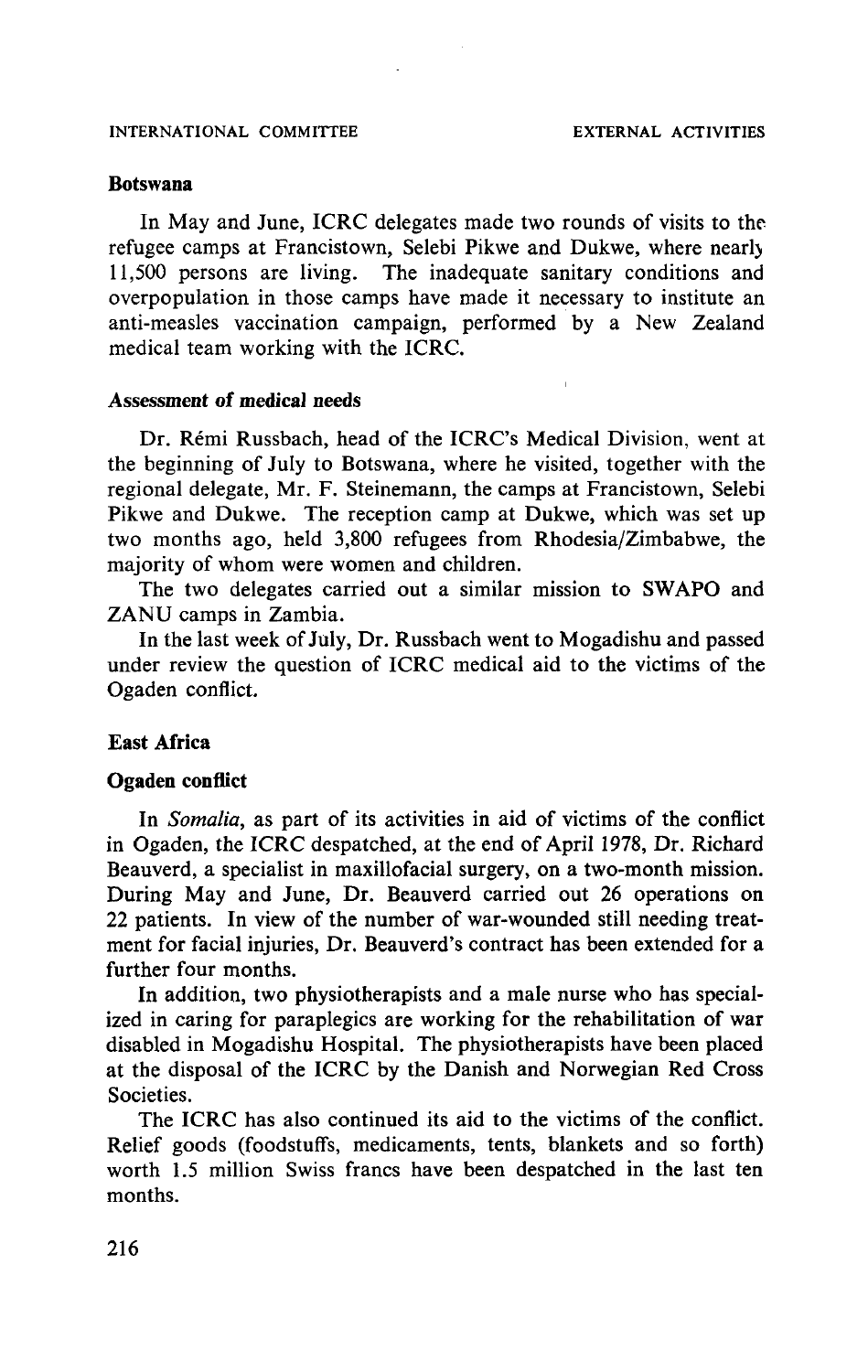In *Ethiopia,* Mr. Eddi Leeman, ICRC regional delegate for East Africa, went in May to the Sidamo and Awassa regions to establish contacts with the Ethiopian Red Cross and authorities and assess the needs of the displaced persons. Following his mission, large consignments of relief goods were sent by the ICRC to the provinces of Sidamo, Bale and Harrarghe.

In the last ten months, the relief consignments to Ethiopia, consisting mainly of foodstuffs, medicaments, medical supplies and soap, have totalled a value of 1.3 million Swiss francs.

#### **Eritrean conflict**

In co-operation with the Ethiopian Red Cross and various Ethiopian government bodies, the ICRC despatched to Asmara and Mekele two consignments of foodstuffs, blankets, tents and medicaments, each weighing twenty tons, for the victims of the conflict in Eritrea.

From January to May 1978, the total aid provided by the ICRC in connection with this conflict amounted to 950 kgs of medicaments and 450 tons of food, to a value of 1.4 million Swiss francs.

## **West and Central Africa**

## **Zaire**

The ICRC's emergency relief activities in aid of the population of Kolwezi, who suffered great hardship at the time of the Shaba incidents, were expanded in June. Forty-one tons of relief (blankets, medicaments, foodstuffs) were sent by the ICRC by air, while its delegates on the spot made locally large purchases (including 180 tons of essential foodstuffs, sent by rail from Zambia) for immediate distribution.

In July, 353 tons of essential foodstuffs (flour, dried beans, powdered milk, sugar) and 5,000 blankets were distributed to the inhabitants of Kolwezi.

Medical assistance consisted in the despatch of medicaments to the hospitals at Kolwezi, Mutchatcha, Dilolo, Kasembe and Nseke and to eighteen dispensaries, the majority of which were set up again with ICRC help.

The strength of the ICRC team has been increased and it is now composed of four delegates, including a doctor and a radio operator. Furthermore, Mr. Nicolas Vecsey, assistant director of the ICRC Central Tracing Agency, carried out a ten-day mission in Zaire with the purpose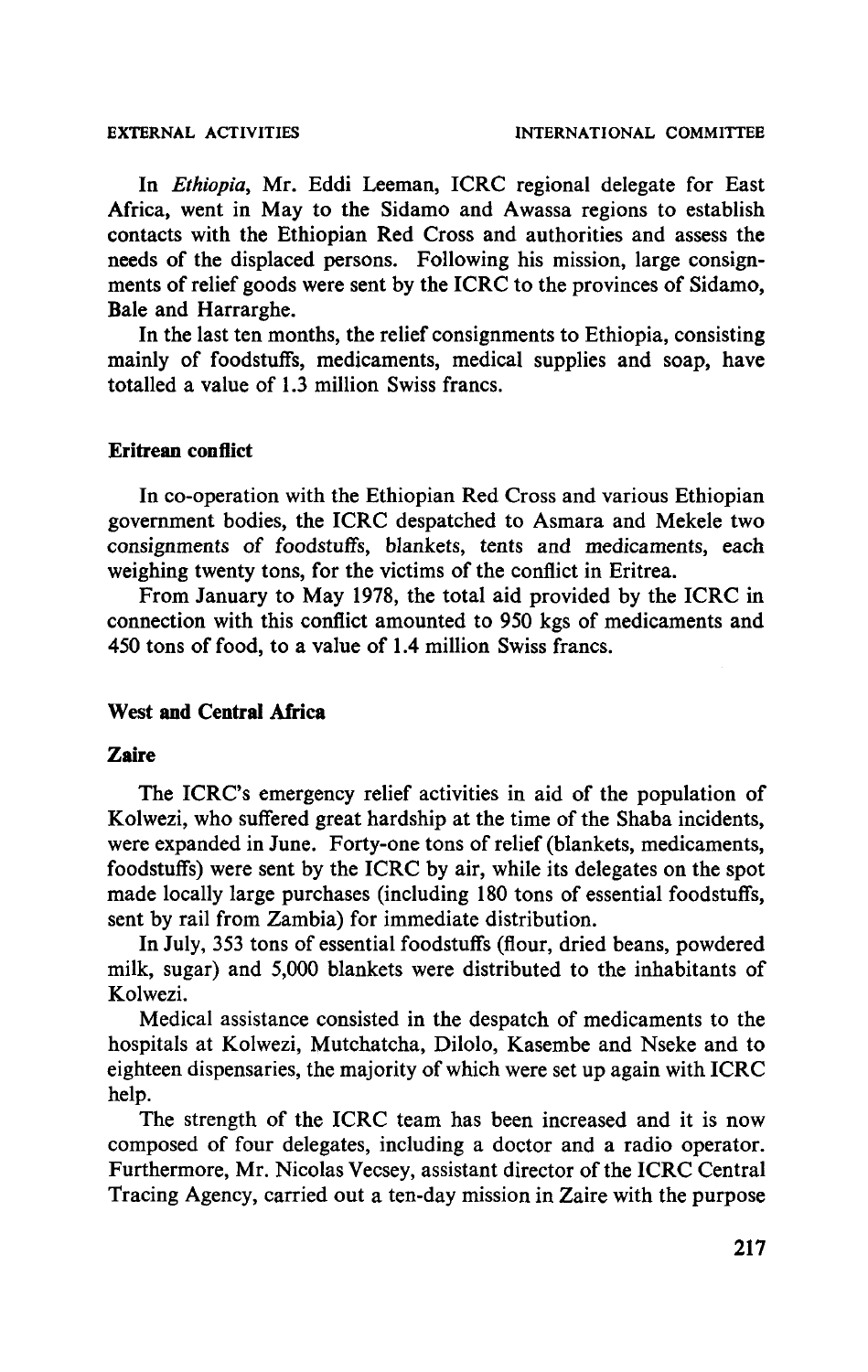of inspecting the work of the various tracing bureaux, opened in the area with the co-operation of the Red Cross of Zaire, which have started to follow up enquiries for missing persons. Mr. Vecsey was accompanied by Mr. Jean-Jacques Kurz, head of the ICRC audio-visual service, who made a photographic report on ICRC action in the Shaba Province.

At the end of June, Mr. Steinemann, regional delegate, returned to his base in Lusaka. Mr. Jean Courvoisier was appointed head of the ICRC delegation in Zaire. He is at present pursuing with the authorities the examination of various questions, in particular, those connected with protection.

## **Chad**

The ICRC's action for the prisoners of war in the hands of the Chad National Liberation Front (FROLINAT) was continued in May and June, in the face of considerable logistic problems which made the delegates' work extremely difficult.

In May, the camps in the regions of Kirdimi, Yebbi Bou, Bardai and Faya were visited and supplied with several weeks' food. Again in June, the ICRC delegates distributed thirty tons of food. From 7 to 18 July they visited, in the northern region of Chad, six camps holding 447 prisoners in the hands of the Frolinat and distributed to them over twenty tons of food (meat, flour, millet, rice, sugar, oil and tomatoes). Depending on whether those camps were more or less easily accessible, the amount of food delivered constituted one or two months' rations.

Exchanges of messages between the prisoners and their families through the Tracing Agency were continued. In May 1250, and in June 1400, messages were exchanged.

#### **Mauritania**

International Review had previously briefly recorded that an ICRC delegate and a doctor had visited 205 Polisario Front combatants who had been captured while bearing arms. The visits took place, from 15 to 18 May 1978, in the places of detention, and the customary ICRC procedure was followed. The delegates spoke with detainees of their choice without witness.

On 5 June, the ICRC issued a press release summarizing the various aspects of its action of protection in connection with the Western Sahara conflict.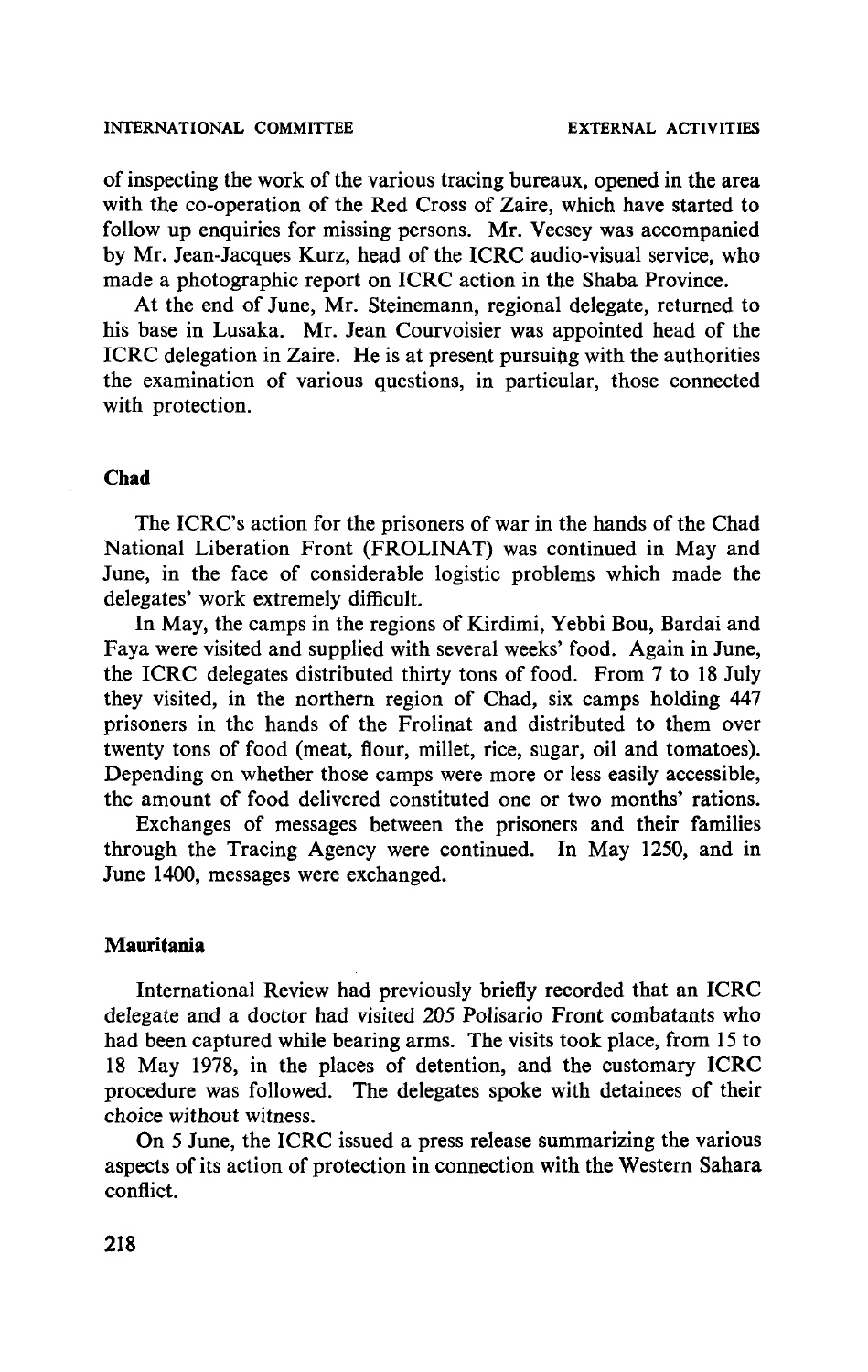# **Latin America**

## **Argentina**

In May and June, eleven places of detention in Argentina were visited by ICRC delegates, who saw altogether over 800 detainees. Several requests put forward by the ICRC, mainly for the release of prisoners on grounds of health, were granted.

In the field of relief, 6.8 tons of food worth 6,000 dollars were distributed to detainees' families in May, while the cost of relief in prisons amounted to nearly 800 dollars.

At the beginning of July, the ICRC sent an appeal to the National Societies and governments of a score of countries, for funds to cover the cost of its work of assistance and protection in Argentina.

# **Chile**

In May, ICRC delegates visited thirteen, and in June thirty-four, places of detention. They saw altogether about fifty detainees.

Aid to the families of detainees and of former detainees was continued. In May and June, the ICRC distributed various relief items (supplementary food, medicaments, etc.) worth 36,000 dollars to some 800 families (about 3,000 persons), in Santiago and in the rest of the country. During the same period, ICRC assistance in the prisons amounted to 2,144 dollars in addition to 900 kg of medicaments.

## **Paraguay**

From 19 to 24 June, three ICRC delegates carried out a mission in Paraguay, where they visited eight places of detention and saw about forty political detainees, with whom they spoke without witness.

From 16 to 19 July, they visited five places of detention and saw 34 detainees.

## **Nicaragua**

The ICRC regional delegate for Central America and the Caribbean, Mr. R. Chevalley, visited in July five places of detention in Nicaragua's capital and saw about a hundred detainees. Two of those places had been previously visited in April 1978.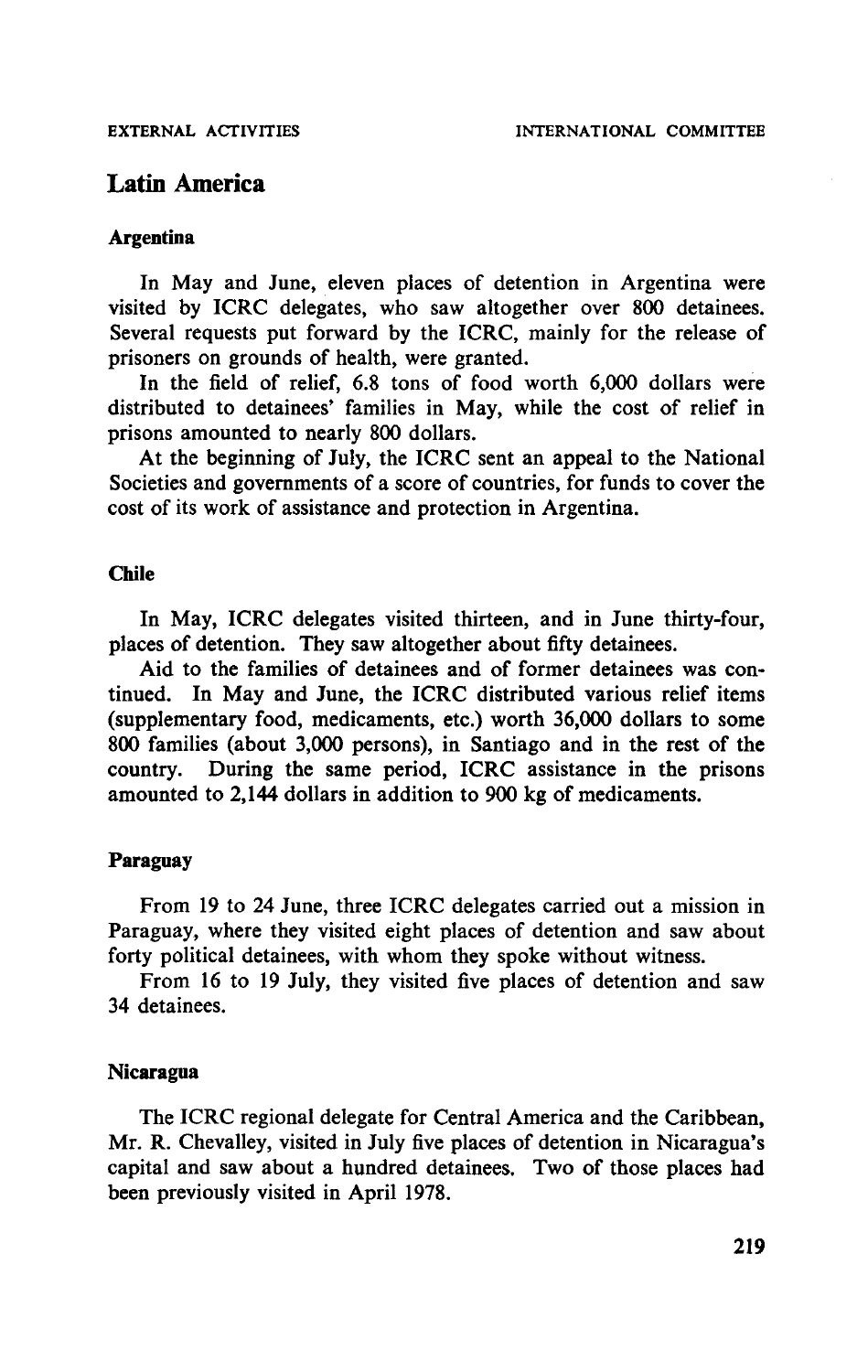# Asia

## **Thailand**

*Visits to political detainees.* — From 23 May to 29 June, the ICRC regional delegate for South East Asia visited nine places of detention, under the authority of the Ministry of the Interior, the Police Department and the Internal Security Operations Command (ISOC), holding 562 detainees, of Thai and other nationalities. The ICRC delegates spoke without witness with detainees of their choice and distributed, in the prisons visited by them, 1,300 dollars' worth of relief items.

In addition, an EEC gift of 100 tons of powdered milk was handed over for distribution in the places of detention throughout Thailand.

*Visits to refugees.* — In June, ICRC delegates visited eighteen police posts and two transit camps and saw altogether 1,491 persons held on charges of having entered the country illegally. In the course of those visits, the ICRC delegates distributed supplementary relief articles, mainly medicaments, cleaning and washing materials and toilet items.

In July, the delegates visited ten police posts and two transit camps in the eastern part of Thailand, containing altogether 1,104 persons held on charges of illegal entry into Thailand.

# **Indonesia**

The third stage of the ICRC's programme of visits in Indonesia, begun at the end of May, ended on 2 July.

ICRC delegates and doctors, accompanied by a Swiss interpreter, visited a total of eleven places of detention holding 687 detainees in Sulawesi (Celebes) and Kalimantan (Borneo). In addition, they saw thirty persons who had been released in 1977.

They also went for the second time to seven places of detention on the Island of Java, which had previously been visited by the ICRC at the beginning of 1978, and saw about a thousand detainees already seen before.

#### Viet **Nam**

After the recent visit of an ICRC delegation to the Socialist Republic of Viet Nam, a shipment of some 500 tons of relief goods was despatched to Hanoi at the beginning of July. It consisted of 262 tons of canned meat and 4.2 tons of medicaments, worth altogether 1,3 million Swiss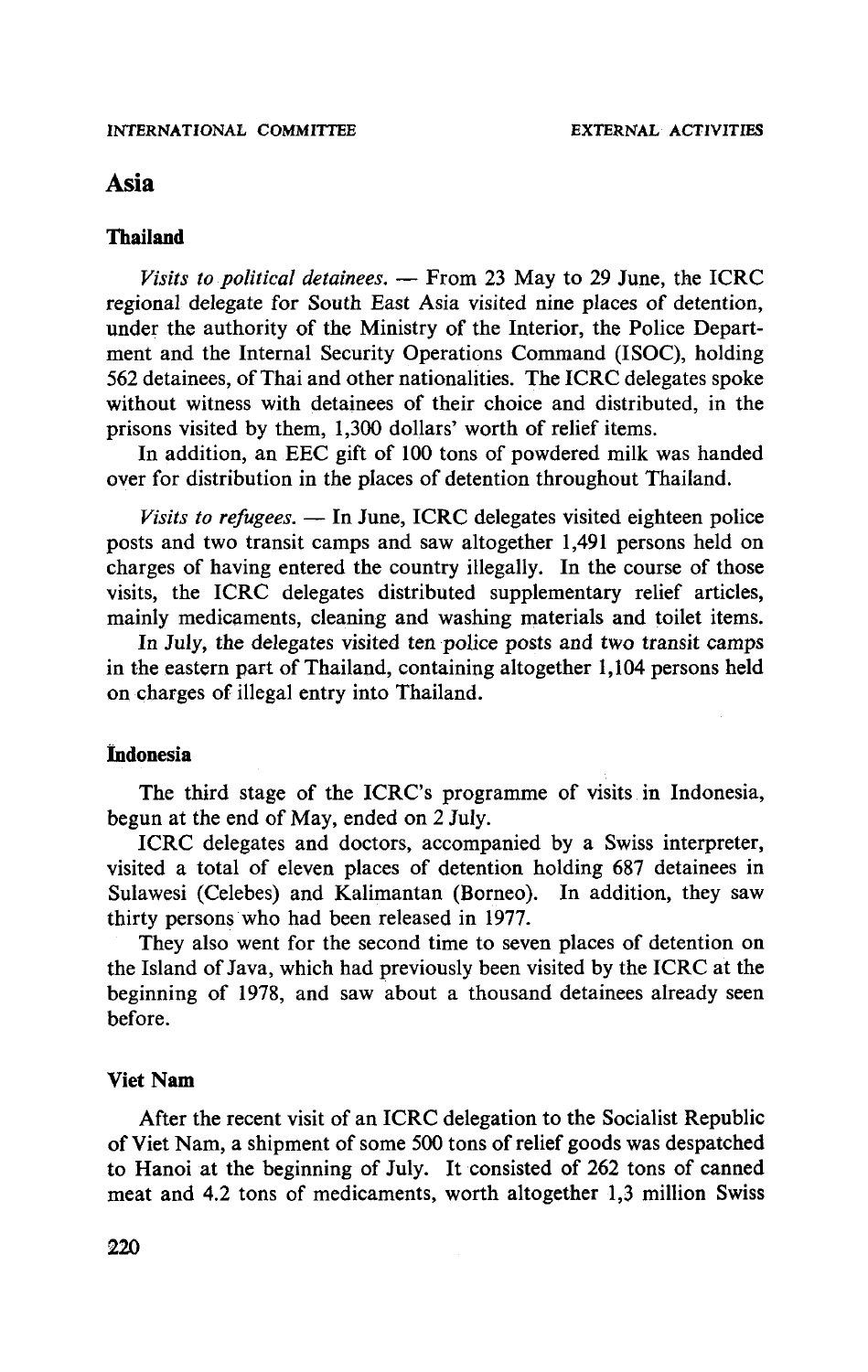francs, and 235 tons of powdered milk (worth 825,000 Swiss francs), donated by the EEC.

Arrangements have been made for further shipments to be despatched over the next few weeks. They will consist of 525 tons of powdered milk and 1,570 tons of rice (total value: 3.2 million Swiss francs), also a gift from the EEC.

The whole of these relief goods will be distributed to persons who were displaced from their homes as a result of the incidents on the border between Viet Nam and Democratic Kampuchea. Distributions will be effected on the spot by the Red Cross of Viet Nam.

*Future of joint operation.* — On 21 June 1978, at a meeting of the co-ordination bureau set up several years ago to manage joint League and ICRC operations in Indo-China, it was decided that, in view of the fact that the emergency phase had long since ended, it was time for the ICRC and the League to resume, each in its own field, their traditional tasks in Indo-China. Consequently, the joint operation was terminated as from 1 July 1978, but the two institutions will pursue their activities in close co-operation. For practical reasons, the Indo-China Bureau (INDSEC) will continue its activity for a limited period.

## **Burma**

The ICRC regional delegate in the Asian subcontinent, Mr. Dominique Borel, was in Burma from 3 to 8 July. In talks with leaders of the National Red Cross Society, he referred to various humanitarian problems, in particular the situation in Arakan Province. He also visited the local branches of the Burmese Red Cross at Pagan, Mandalay and Sagaing.

# **Afghanistan**

Mr. D. Borel, ICRC regional delegate, went to Kabul at the end of June and again in the middle of July. Besides meeting Afghan Red Crescent officials, Mr. Borel was also received by high authorities of the Democratic Republic of Afghanistan, in particular by the Head of State, H. E. Noor Mohammad Taraki, President of the Revolutionary Council and Prime Minister, by the Minister of the Interior and by the Vice-Minister of Education.

The authorities showed keen interest in the ICRC's humanitarian activities and in the dissemination of knowledge of the Red Cross Principles and expressed their willingness to introduce the textbook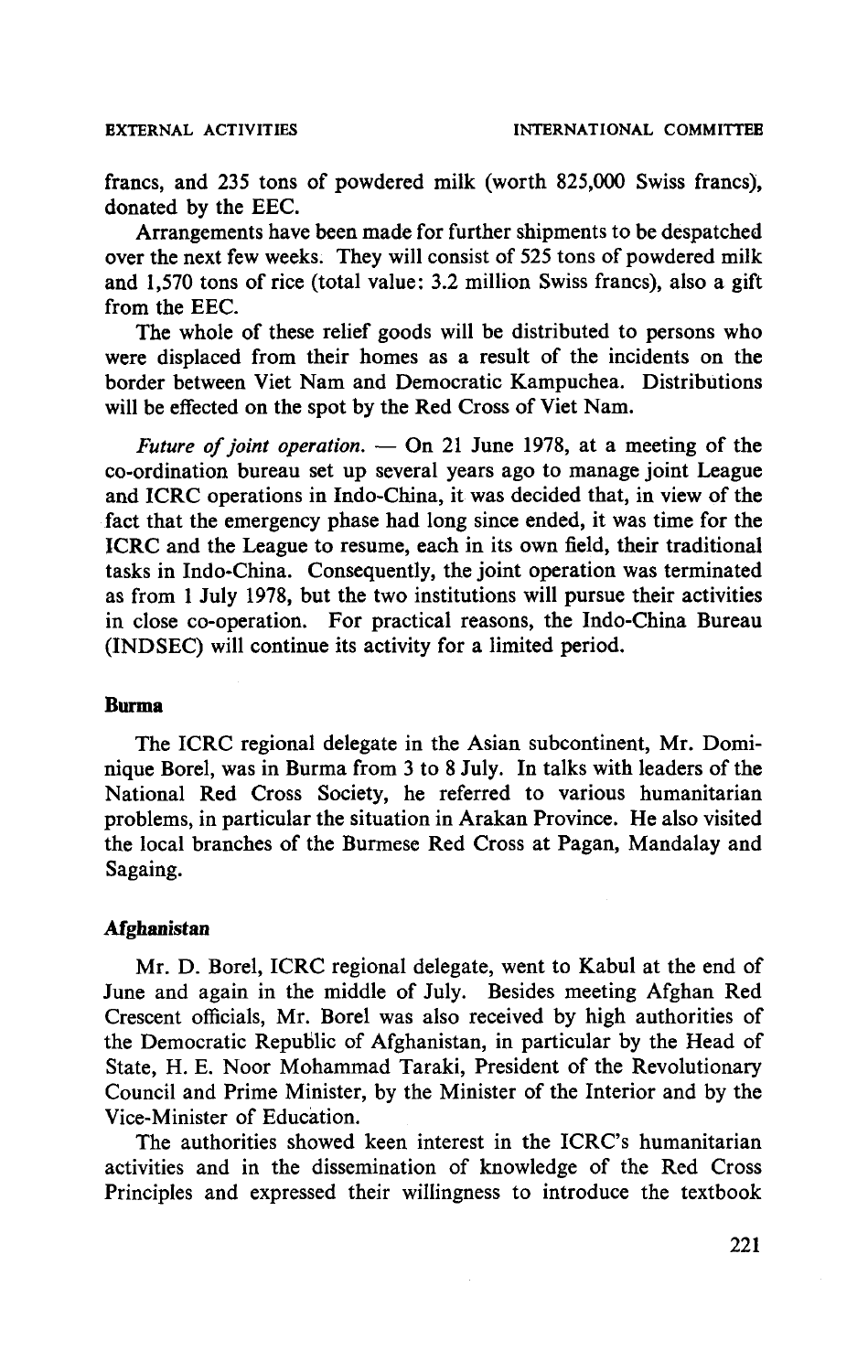"The Red Crescent and My Country" in all Afghan schools. The ICRC delegate was granted authorization to visit some of the members of the former royal family who were held in detention.

Mr. Borel also went, with the League representative, Mr. K. Adler, to a number of provinces hit by floods.

# **Europe**

#### **Norway**

On 12 and 13 June, Mr. Alexandre Hay, ICRC President, and Mr. Melchior Borsinger, delegate general for Europe and North America, paid a visit to Norway. They were first received in audience by H. M. King Olav, after which they had meetings with the authorities and senior officials of the Norwegian Red Cross. At these talks, Mr. Hay took the opportunity to give detailed accounts of ICRC activities at all levels: operational, legal, administrative and financial. The National Society expressed its readiness to give the ICRC still more active support, by providing it with medical teams for emergency operations and contributing larger financial and material aid. It announced a further contribution of 250,000 kroner (about 87,000 Swiss francs) for the ICRC action at present being carried out in Chad.

## **Missions to East European countries**

From 25 May to 1 June 1978, Mr. Philippe Grand d'Hauteville, ICRC delegate, went on a mission to Yugoslavia, Romania and Hungary. In a further mission lasting from 3 to 9 July, he visited Czechoslovakia, the German Democratic Republic and Poland. In each of those countries, Mr. Grand d'Hauteville met National Society leaders, with whom he discussed various questions, in particular, ICRC activities throughout the world and its efforts to spread knowledge of the Geneva Conventions.

All the persons who spoke with Mr. Grand d'Hauteville underlined the very constructive aspect of such visits and expressed the hope to see their relations with the ICRC still further developed. They said, in particular, that their National Societies were studying ways and means of co-operating in the future more closely with the ICRC, for instance by making available medical teams, as far as their means allowed them, to be sent to theatres of operations where ICRC aid was called for.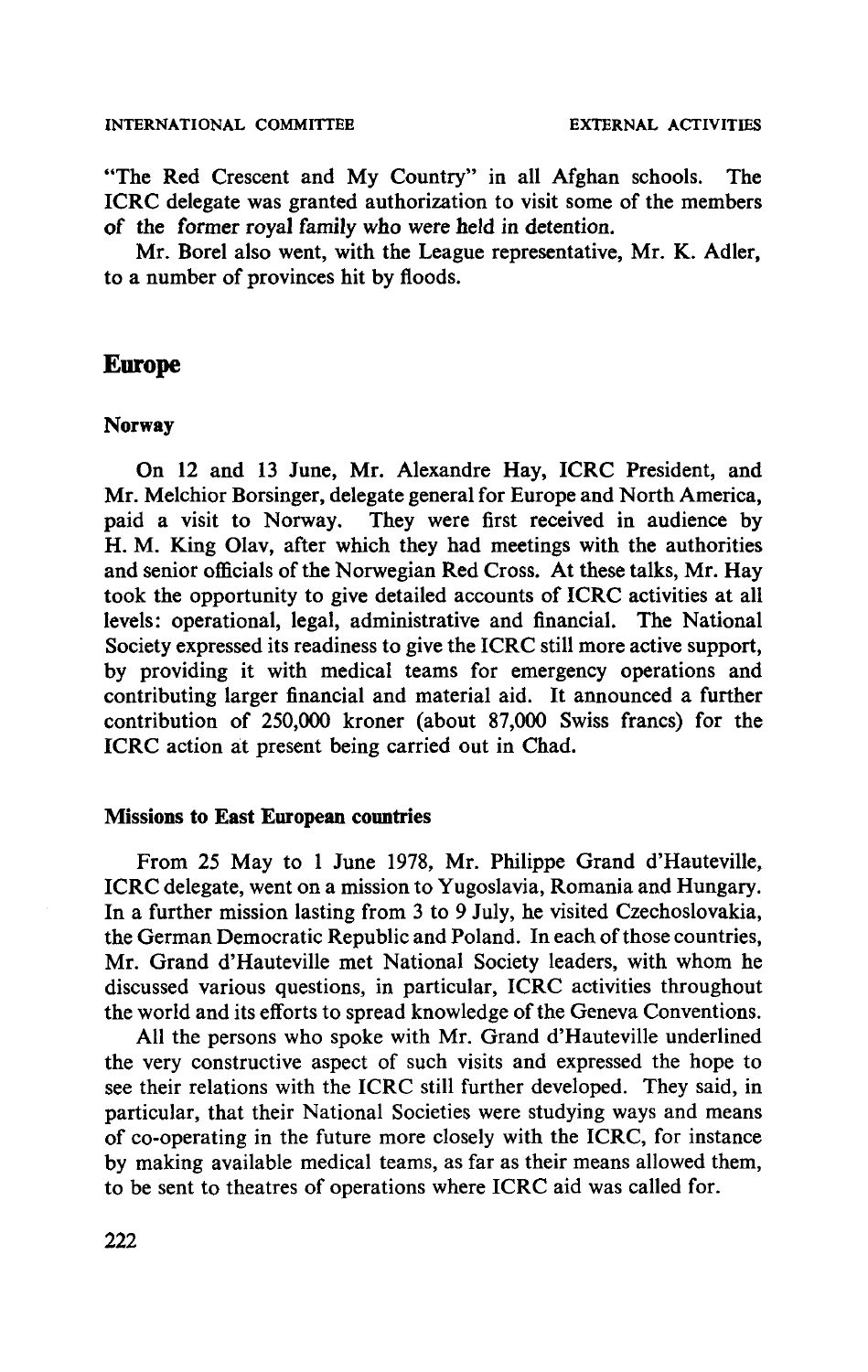# **Middle East**

# **Lebanon**

While tension had eased somewhat in May in the south of Lebanon, allowing a large number of persons to return to their homes, violent combats had flared up in June in the north, and in July in Beirut. The ICRC resumed its emergency action in Beirut and in the north, but continued its activities in the south at an easier pace.

In the south, the delegates first observed the return of people to their homes, in particular helping them to cross certain areas, and then went round the villages to enquire into the needs of those inhabitants who had come back. The ICRC's reports were sent to the Government to enable it to establish an assistance programme, but where the delegates found there was an urgent need for aid they organized immediate distributions. Between the beginning of April and the middle of May, twenty-two villages were in this way supplied with various relief goods (food, clothing, blankets, etc.) weighing altogether about ten tons.

Furthermore, aid continued to be provided to dispensaries throughout the south of Lebanon. At the request of Ministry of Health officials, the ICRC contributed to the reactivation of the hospitals at Marjayoun and Tibnine by donating 60,000 Swiss francs for the purchase of material and medicaments for both establishments.

In June, in the north of Lebanon, a large number of casualties, both dead and wounded, were caused by combats in two villages. ICRC delegates went there in mid-June to assess needs, and medical material and medicaments were sent to St. John's Hospital in Zghorta.

Continuing tension in this area and in districts to the east of Beirut led the ICRC to increase its personnel in this sector, too, at the end of June.

Violent fighting did in fact take place in July in those districts and the ICRC had to send emergency supplies to the dispensaries and hospitals there. Medical supplies to a value of more than 50,000 Swiss francs were despatched by the ICRC to about a dozen hospital establishments in East Beirut. This was carried out with considerable risk to the delegates whose vehicles were hit by projectiles, despite the fact that they were marked by the Red Cross sign.

In a press release dated 7 July, the ICRC protested firmly against the use inside a densely populated town of weapons causing extensive loss of life among the civilian population. It appealed to the parties involved to observe humanitarian principles of the most elementary kind and to allow the Red Cross to perform its tasks unhampered.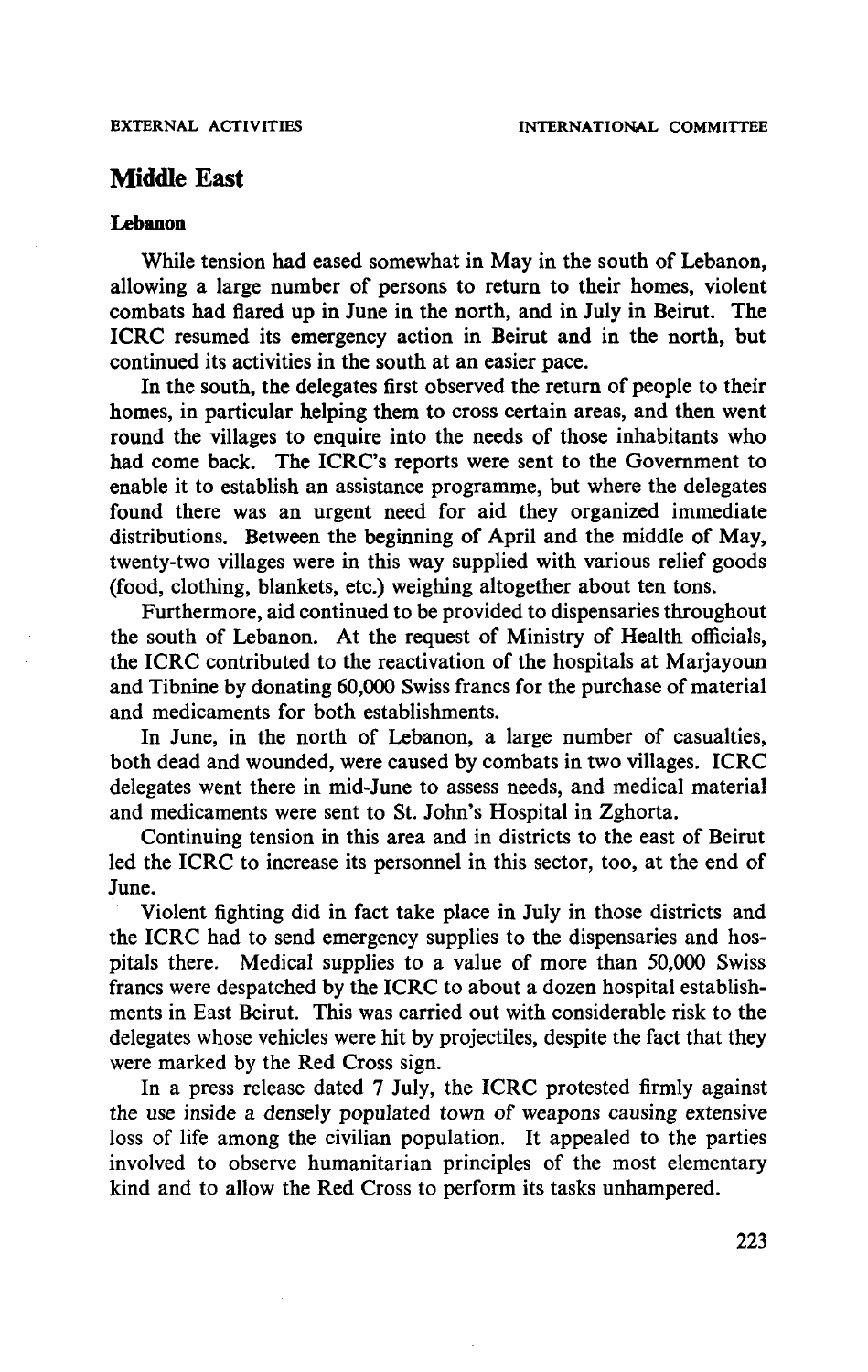During periods of calm, the ICRC delegation attempted, in certain quarters, to go to the aid of inhabitants who were in a particularly helpless situation. On 12 July, 54 foreign workers, who had been blocked in a house close to the harbour from the time the combats had begun and were without means of subsistence, were evacuated by ICRC delegates. On 19 July, 32 persons in a similar situation in the Quarantaine district were also evacuated.

On 4 July, ICRC delegates spoke without witness with the Israeli prisoner captured by the PFLP on 5 April in south Lebanon.

ż

In April and May, the ICRC received, in reply to its appeal of 22 March, gifts in kind amounting altogether to 202 tons of miscellaneous relief supplies (baby milk, blankets, tents, detergents, etc.) worth 886,000 Swiss francs, and gifts of 3.2 million Swiss francs in cash. ICRC purchases amounted to 70 tons (740,000 Swiss francs).

Most of the goods received or purchased were handed over to the bodies participating in the action to bring aid to displaced persons.

#### **Israel and occupied territories**

The operations arranged every year under ICRC auspices to enable students registered at Cairo University to visit their families in the occupied territories of Sinai and Gaza during the summer holidays, commenced in June at the rate of two crossings a week. At the end of August, students will commence travelling in the opposite direction to Cairo for the new school year.

The first crossing from Cairo to Sinai-Gaza took place on 22 June and on 17 July the eighth batch of students had gone through. About 500 students crossed over every time. In addition, 194 visitors who had gone to Cairo returned to the occupied territories with the students. On 1 June, the ICRC also transferred the body of a student, who had died in an accident in Cairo.

×,

224